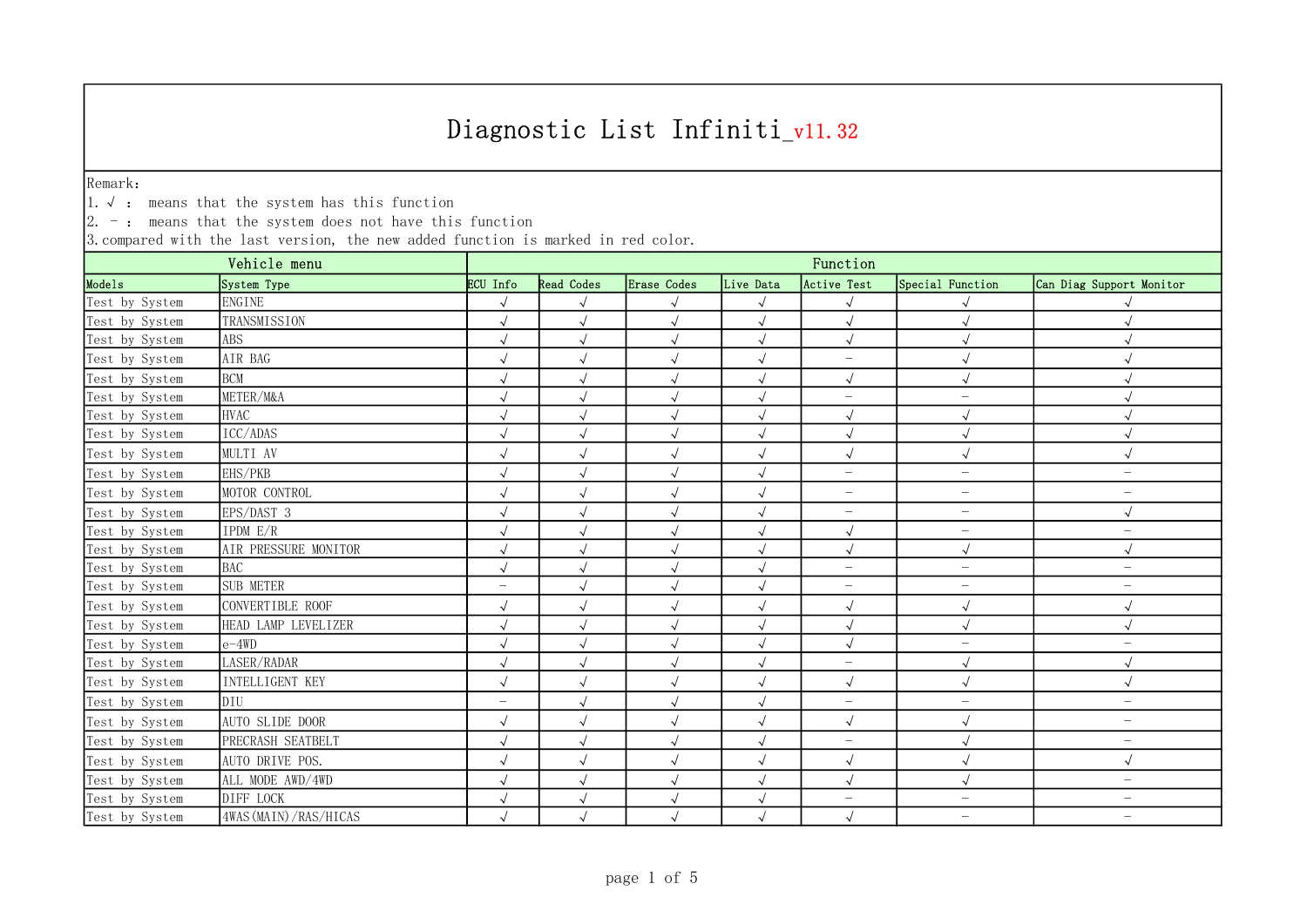Remark:

1.√ : means that the system has this function

 $\vert 2.$  -: means that the system does not have this function

| Vehicle menu   |                       | Function                 |                          |                          |                          |                          |                          |                          |  |  |
|----------------|-----------------------|--------------------------|--------------------------|--------------------------|--------------------------|--------------------------|--------------------------|--------------------------|--|--|
| Mode1s         | System Type           | ECU Info                 | <b>Read Codes</b>        | Erase Codes              | Live Data                | <b>Active Test</b>       | Special Function         | Can Diag Support Monitor |  |  |
| Test by System | <b>SONAR</b>          | $\sqrt{ }$               | $\sqrt{ }$               | $\sqrt{ }$               | $\sqrt{}$                | $\sqrt{ }$               |                          |                          |  |  |
| Test by System | LANE CAMERA           | $\sqrt{ }$               | $\sqrt{ }$               | $\sqrt{ }$               | $\sqrt{}$                | $\sqrt{ }$               | $\sqrt{ }$               | $\sqrt{ }$               |  |  |
| Test by System | ADAPTIVE LIGHT        | $\sqrt{}$                | $\sqrt{ }$               | $\sqrt{ }$               | $\sqrt{}$                | $\sqrt{ }$               | $\sqrt{ }$               | $\sqrt{ }$               |  |  |
| Test by System | AUTO SLIDE DOOR RIGHT | $\sqrt{ }$               | $\sqrt{ }$               | $\sqrt{ }$               | $\sqrt{}$                | $\sqrt{ }$               | $\overline{\phantom{m}}$ | $\overline{\phantom{m}}$ |  |  |
| Test by System | CAN GATEWAY           | $\sqrt{ }$               | $\sqrt{ }$               | $\sqrt{ }$               | $\sqrt{ }$               | $\overline{\phantom{m}}$ | $\overline{\phantom{0}}$ | $\qquad \qquad -$        |  |  |
| Test by System | <b>SHIFT</b>          | $\sqrt{2}$               | $\sqrt{ }$               | $\sqrt{ }$               | $\sqrt{2}$               | $\overline{\phantom{m}}$ | $\overline{\phantom{m}}$ | $\qquad \qquad -$        |  |  |
| Test by System | EV/HEV                | $\sqrt{ }$               | $\sqrt{ }$               | $\sqrt{ }$               | $\sqrt{ }$               | $\sqrt{ }$               | $\overline{\phantom{m}}$ | $\qquad \qquad -$        |  |  |
| Test by System | POP UP HOOD           | $\sqrt{}$                | $\sqrt{ }$               |                          | $\sqrt{}$                | $\overline{\phantom{m}}$ | $\overline{\phantom{0}}$ | $\qquad \qquad -$        |  |  |
| Test by System | AUTO BACK DOOR        | $\sqrt{ }$               | $\sqrt{ }$               | $\sqrt{ }$               | $\sqrt{ }$               | $\overline{\phantom{0}}$ | $\sqrt{ }$               | $\overline{\phantom{m}}$ |  |  |
| Test by System | Diag Data Recorder    | $\overline{\phantom{m}}$ | $\sqrt{ }$               | $\sqrt{ }$               | $\overline{\phantom{m}}$ | $\qquad \qquad -$        | $\overline{\phantom{m}}$ | $\qquad \qquad -$        |  |  |
| Test by System | 4WAS (FRONT)          | $\sqrt{}$                | $\sqrt{ }$               | $\sqrt{ }$               | $\sqrt{}$                | $\sqrt{ }$               | $\sqrt{ }$               | $\overline{\phantom{m}}$ |  |  |
| Test by System | $E-SUS$               | $\sqrt{ }$               | $\sqrt{}$                | $\checkmark$             | $\sqrt{}$                | $\sqrt{ }$               |                          | $\qquad \qquad -$        |  |  |
| Test by System | ACCELE PEDAL ACT      | $\sqrt{ }$               | $\sqrt{ }$               | $\sqrt{ }$               | $\sqrt{ }$               | $\sqrt{ }$               | $\overline{\phantom{m}}$ | $\overline{\phantom{m}}$ |  |  |
| Test by System | HV BATTERY            | $\sqrt{ }$               | $\sqrt{ }$               | $\sqrt{ }$               | $\sqrt{ }$               | $\overline{\phantom{m}}$ | $\overline{\phantom{m}}$ | $\overline{\phantom{0}}$ |  |  |
| Test by System | TOTAL ILLUM C/U       | $\sqrt{ }$               | $\sqrt{ }$               | $\sqrt{ }$               | $\sqrt{}$                | $\sqrt{\phantom{a}}$     | $\sqrt{ }$               | $\qquad \qquad -$        |  |  |
| Test by System | OCCUPANT DETECTION    | $\overline{\phantom{m}}$ | $\overline{\phantom{m}}$ | $\overline{\phantom{m}}$ | $\sqrt{ }$               | $\overline{\phantom{a}}$ | $\overline{\phantom{a}}$ | $\qquad \qquad -$        |  |  |
| Test by System | SmFOB                 | $\sqrt{ }$               | $\sqrt{ }$               | $\sqrt{ }$               | $\sqrt{}$                | $\overline{\phantom{m}}$ | $\qquad \qquad -$        | $\overline{\phantom{0}}$ |  |  |
| Test by System | <b>BRAKE</b>          | $\sqrt{}$                | $\sqrt{ }$               | $\sqrt{ }$               | $\sqrt{ }$               | $\overline{\phantom{m}}$ | $\overline{\phantom{m}}$ | $\overline{\phantom{0}}$ |  |  |
| Test by System | SIDE RADAR LEFT       | $\sqrt{}$                | $\sqrt{ }$               | $\sqrt{}$                | $\sqrt{}$                | $\sqrt{ }$               | $\sqrt{ }$               | $\overline{\phantom{0}}$ |  |  |
| Test by System | <b>ANC</b>            | $\sqrt{ }$               | $\sqrt{ }$               | $\sqrt{ }$               | $\sqrt{}$                | $\overline{\phantom{a}}$ | $\overline{\phantom{0}}$ | $\qquad \qquad -$        |  |  |
| Test by System | MULTI DISPLAY         | $\overline{\phantom{m}}$ | $\sqrt{ }$               | $\sqrt{ }$               | $\sqrt{ }$               | $\sqrt{ }$               | $\overline{\phantom{a}}$ | $\overline{\phantom{m}}$ |  |  |
| Test by System | SIDE RADAR RIGHT      | $\sqrt{}$                | $\sqrt{ }$               | $\sqrt{}$                | $\sqrt{}$                | $\sqrt{}$                | $\sqrt{ }$               | $\qquad \qquad -$        |  |  |
| Test by System | <b>ADCM</b>           | $\sqrt{ }$               | $\sqrt{ }$               |                          | $\sqrt{ }$               | $\overline{\phantom{m}}$ | $\overline{\phantom{m}}$ | $\qquad \qquad -$        |  |  |
| Test by System | CHARGER/PD MODULE     | $\sqrt{ }$               | $\sqrt{ }$               | $\sqrt{ }$               | $\sqrt{}$                | $\overline{\phantom{m}}$ | $\overline{\phantom{m}}$ | $\overline{\phantom{0}}$ |  |  |
| Test by System | PTC HEATER            | $\sqrt{ }$               | $\sqrt{ }$               | $\sqrt{ }$               | $\sqrt{ }$               | $\sqrt{ }$               | $\sqrt{ }$               | $\qquad \qquad -$        |  |  |
| Test by System | TELEMATICS            | $\sqrt{ }$               | $\sqrt{ }$               | $\sqrt{ }$               | $\sqrt{}$                | $\overline{\phantom{m}}$ | $\sqrt{ }$               | $\overline{\phantom{0}}$ |  |  |
| Test by System | <b>HAS</b>            | $\sqrt{}$                | $\sqrt{ }$               | $\sqrt{}$                | $\sqrt{}$                | $\overline{\phantom{m}}$ | $\qquad \qquad -$        | $\overline{\phantom{0}}$ |  |  |
| Test by System | <b>EMCM</b>           | $\sqrt{ }$               | $\sqrt{ }$               | $\sqrt{ }$               | $\sqrt{}$                | $\overline{\phantom{m}}$ | $\overline{\phantom{m}}$ | $\overline{\phantom{a}}$ |  |  |
| Test by System | <b>SVT</b>            | $\sqrt{ }$               | $\sqrt{ }$               | $\sqrt{ }$               | $\sqrt{ }$               | $\overline{\phantom{0}}$ | $\sqrt{}$                | $\overline{\phantom{0}}$ |  |  |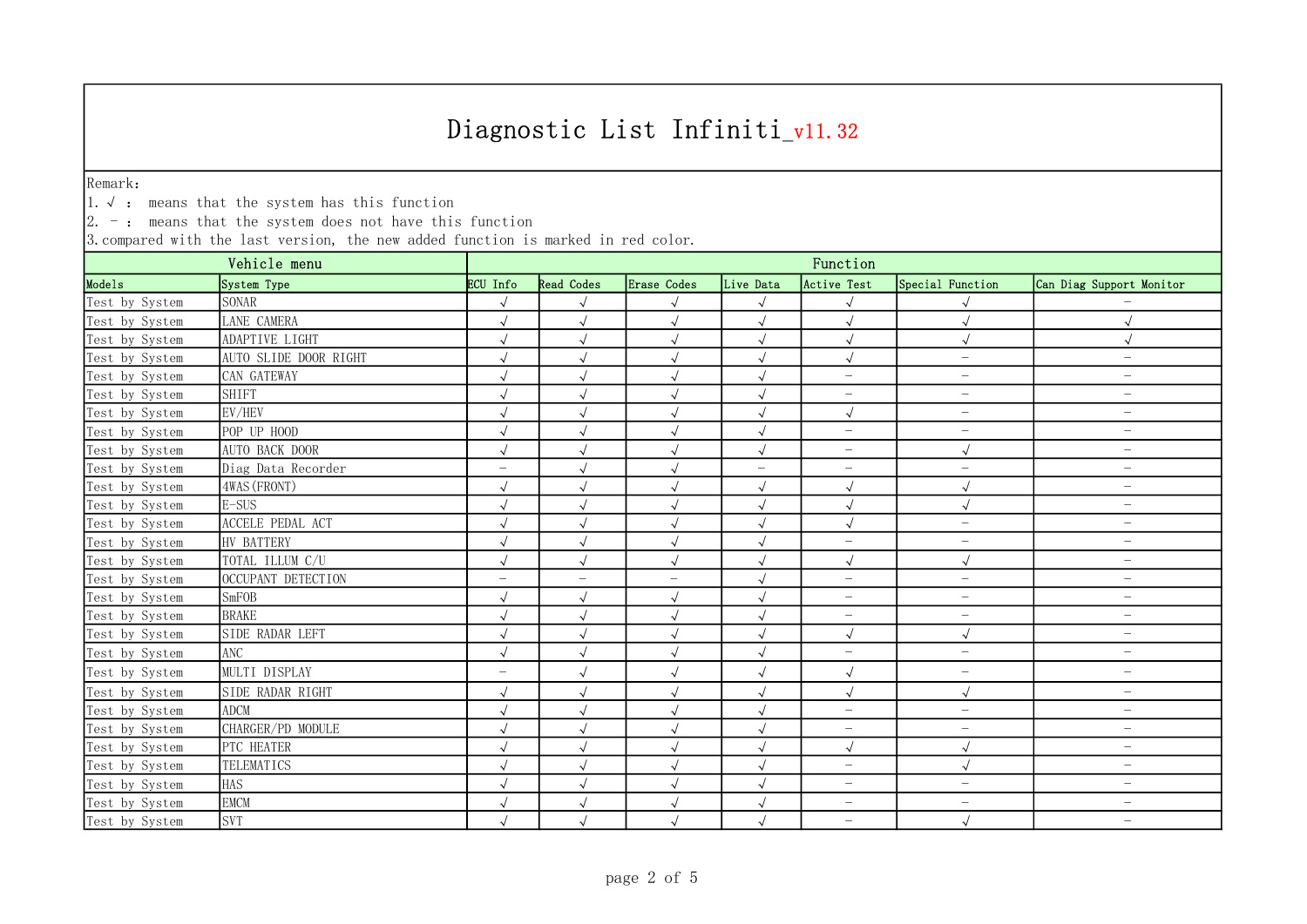Remark:

1.√ : means that the system has this function

 $\vert 2.$  -: means that the system does not have this function

| Vehicle menu   |                          | Function                 |                          |                          |                          |                          |                          |                          |  |
|----------------|--------------------------|--------------------------|--------------------------|--------------------------|--------------------------|--------------------------|--------------------------|--------------------------|--|
| Mode1s         | System Type              | ECU Info                 | <b>Read Codes</b>        | Erase Codes              | Live Data                | <b>Active Test</b>       | Special Function         | Can Diag Support Monitor |  |
| Test by System | <b>BSW/BUZZER</b>        | $\sqrt{ }$               | $\sqrt{ }$               | $\sqrt{ }$               | $\sqrt{ }$               | $\overline{\phantom{m}}$ |                          |                          |  |
| Test by System | AVM                      | $\sqrt{ }$               | $\sqrt{ }$               | $\sqrt{ }$               | $\sqrt{}$                | $\overline{\phantom{a}}$ | $\sqrt{ }$               | $\overline{\phantom{m}}$ |  |
| Test by System | CHASSIS CONTROL          | $\sqrt{ }$               | $\sqrt{}$                | $\sqrt{}$                | $\sqrt{ }$               | $\overline{\phantom{a}}$ | $\overline{\phantom{m}}$ | $\overline{\phantom{m}}$ |  |
| Test by System | DAST 1                   | $\sqrt{ }$               | $\sqrt{ }$               | $\sqrt{ }$               | $\sqrt{ }$               | $\overline{\phantom{a}}$ | $\overline{\phantom{a}}$ | $\overline{\phantom{m}}$ |  |
| Test by System | DAST 2                   | $\sqrt{ }$               | $\sqrt{ }$               | $\sqrt{ }$               | $\sqrt{ }$               | $\overline{\phantom{m}}$ | $\overline{\phantom{m}}$ | $\qquad \qquad -$        |  |
| Test by System | HIGH BEAM ASSIST         | $\sqrt{ }$               | $\sqrt{ }$               | $\sqrt{ }$               | $\sqrt{}$                | $\overline{\phantom{m}}$ | $\overline{\phantom{0}}$ | $\overline{\phantom{0}}$ |  |
| Test by System | CIU                      | $\sqrt{}$                | $\sqrt{ }$               | $\sqrt{ }$               | $\sqrt{}$                | $\sqrt{ }$               | $\sqrt{ }$               | $\overline{\phantom{m}}$ |  |
| Test by System | MM CONN                  | $\sqrt{ }$               | $\sqrt{ }$               | $\sqrt{ }$               | $\sqrt{ }$               | $\overline{\phantom{m}}$ | $\sqrt{}$                | $\overline{\phantom{m}}$ |  |
| Test by System | ICC/ADAS 2               | $\sqrt{ }$               | $\sqrt{ }$               | $\sqrt{ }$               | $\sqrt{ }$               | $\overline{\phantom{m}}$ | $\overline{\phantom{0}}$ | $\sqrt{ }$               |  |
| Test by System | Lane camera 2            | $\sqrt{ }$               | $\sqrt{ }$               | $\sqrt{ }$               | $\sqrt{}$                | $\overline{\phantom{m}}$ | $\overline{\phantom{m}}$ | $\overline{\phantom{m}}$ |  |
| Test by System | CAN GATEWAY3             | $\sqrt{\phantom{a}}$     | $\sqrt{ }$               | $\sqrt{ }$               | $\sqrt{ }$               | $\overline{\phantom{a}}$ | $\overline{\phantom{0}}$ | $\qquad \qquad -$        |  |
| Test by System | (TBD) GEN-INV            | $\sqrt{ }$               | $\sqrt{ }$               | $\sqrt{ }$               | $\sqrt{ }$               | $\overline{\phantom{a}}$ | $\overline{\phantom{0}}$ | $\overline{\phantom{m}}$ |  |
| Test by System | CAN GATEWAY2             | $\sqrt{}$                | $\sqrt{ }$               | $\sqrt{\phantom{a}}$     | $\sqrt{ }$               | $\overline{\phantom{m}}$ | $\overline{\phantom{m}}$ | $\qquad \qquad -$        |  |
| Test by System | Vehicle data transmitter | $\sqrt{ }$               | $\sqrt{ }$               | $\sqrt{ }$               | $\sqrt{ }$               | $\overline{\phantom{a}}$ | $\overline{\phantom{0}}$ | $\overline{\phantom{m}}$ |  |
| Test by System | Cluster                  | $\sqrt{}$                | $\sqrt{ }$               | $\sqrt{ }$               | $\sqrt{}$                | $\sqrt{}$                | $\sqrt{ }$               | $\overline{\phantom{m}}$ |  |
| Test by System | NATS IMMU                | $\sqrt{2}$               | $\sqrt{ }$               | $\sqrt{ }$               | $\overline{\phantom{m}}$ | $\overline{\phantom{a}}$ | $\overline{\phantom{0}}$ | $\overline{\phantom{m}}$ |  |
| Test by System | SMART ENTRANCE           | $\overline{\phantom{m}}$ | $\sqrt{ }$               | $\sqrt{ }$               | $\sqrt{ }$               | $\sqrt{ }$               | $\sqrt{ }$               | $\qquad \qquad -$        |  |
| Test by System | AIR LEVELIZER            | $\sqrt{ }$               | $\sqrt{ }$               | $\sqrt{}$                | $\sqrt{}$                | $\sqrt{ }$               | $\sqrt{}$                | $\qquad \qquad -$        |  |
| Test by System | REARVIEW CAMERA          | $\sqrt{ }$               | $\overline{\phantom{m}}$ | $\overline{\phantom{m}}$ | $\sqrt{ }$               | $\overline{\phantom{m}}$ |                          | $\qquad \qquad -$        |  |
| Test by System | S/BLIND CAMERA           | $\sqrt{ }$               | $\overline{\phantom{m}}$ | $\overline{\phantom{a}}$ | $\sqrt{ }$               | $\overline{\phantom{a}}$ | $\sqrt{}$                | $\overline{\phantom{m}}$ |  |
| Test by System | <b>ACTIVE ENG MOUNT</b>  | $\sqrt{}$                | $\sqrt{ }$               | $\sqrt{ }$               | $\sqrt{ }$               | $\sqrt{ }$               | $\overline{\phantom{m}}$ | $\qquad \qquad -$        |  |
| Test by System | <b>ACTIVE SUS</b>        | $\overline{\phantom{m}}$ | $\sqrt{ }$               | $\sqrt{ }$               | $\sqrt{ }$               | $\overline{\phantom{a}}$ | $\overline{\phantom{m}}$ | $\overline{\phantom{m}}$ |  |
| Test by System | <b>ASCD</b>              | $\overline{\phantom{m}}$ | $\sqrt{ }$               |                          | $\sqrt{ }$               | $\overline{\phantom{m}}$ | $\overline{\phantom{m}}$ | $\qquad \qquad -$        |  |
| Test by System | HANDS FREE MODULE        | $\sqrt{ }$               | $\sqrt{ }$               | $\sqrt{ }$               | $\sqrt{}$                |                          |                          | $\overline{\phantom{m}}$ |  |
| Test by System | DISTANCE CONTROL         | $\qquad \qquad -$        | $\sqrt{ }$               | $\sqrt{ }$               | $\sqrt{ }$               | $\sqrt{ }$               | $\overline{\phantom{0}}$ | $\overline{\phantom{m}}$ |  |
| Test by System | MOTOR ASSIST             | $\sqrt{}$                | $\sqrt{ }$               | $\sqrt{ }$               | $\sqrt{}$                | $\overline{\phantom{m}}$ | $\overline{\phantom{0}}$ | $\overline{\phantom{0}}$ |  |
| Test by System | IVMS                     | $\overline{\phantom{m}}$ | $\sqrt{ }$               | $\sqrt{\phantom{a}}$     | $\sqrt{}$                | $\sqrt{ }$               | $\qquad \qquad -$        | $\overline{\phantom{0}}$ |  |
| Test by System | <b>TCS</b>               | $\overline{\phantom{m}}$ | $\sqrt{ }$               | $\sqrt{ }$               | $\sqrt{ }$               | $\sqrt{ }$               | $\overline{\phantom{m}}$ | $\overline{\phantom{0}}$ |  |
| Test by System | <b>CHA</b>               | $\sqrt{}$                | $\sqrt{ }$               |                          | $\sqrt{ }$               | $\sqrt{}$                | $\sqrt{ }$               | $\overline{\phantom{m}}$ |  |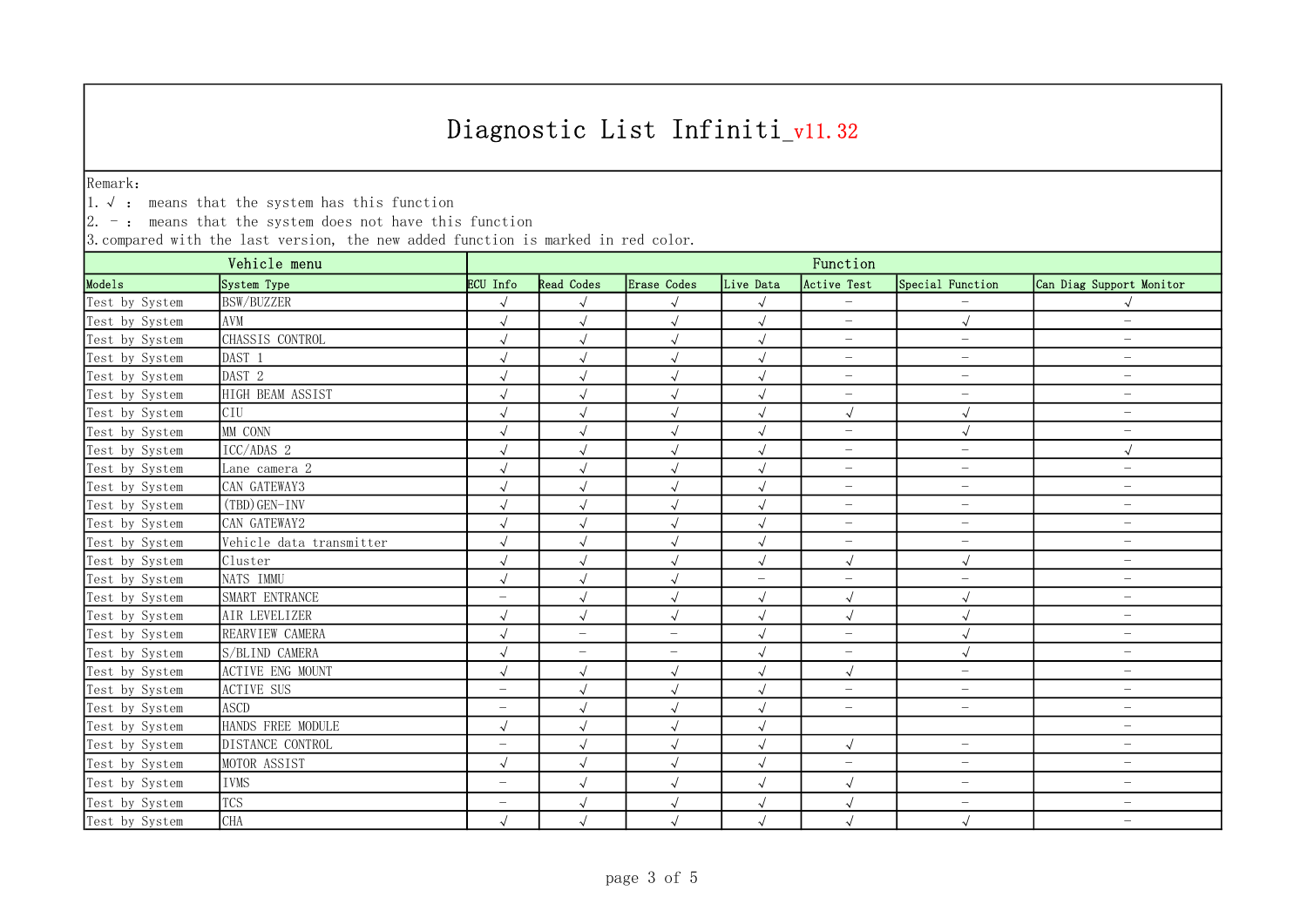Remark:

1.√ : means that the system has this function

 $\vert 2.$  -: means that the system does not have this function

| Vehicle menu   |                                  | Function   |                   |             |              |                          |                          |                          |  |  |
|----------------|----------------------------------|------------|-------------------|-------------|--------------|--------------------------|--------------------------|--------------------------|--|--|
| Models         | System Type                      | ECU Info   | <b>Read Codes</b> | Erase Codes | Live Data    | <b>Active Test</b>       | Special Function         | Can Diag Support Monitor |  |  |
| Test by System | <b>VSP</b>                       | $\sqrt{2}$ | $\sqrt{ }$        | $\sqrt{}$   | $\sqrt{ }$   | $\overline{\phantom{0}}$ |                          |                          |  |  |
| Test by System | <b>FSCM</b>                      | $\sqrt{ }$ | $\sqrt{}$         | $\sqrt{}$   | $\checkmark$ | $-$                      | $\qquad \qquad -$        | $\overline{\phantom{m}}$ |  |  |
| Test by System | <b>PMAS</b>                      | $\sqrt{ }$ | $\sqrt{2}$        | $\sqrt{}$   | $\sqrt{ }$   | $\overline{\phantom{a}}$ | $-$                      | $\qquad \qquad -$        |  |  |
| Test by System | RADIO                            | $\sqrt{2}$ | $\sqrt{}$         | $\sqrt{ }$  | $\sqrt{ }$   | $\sqrt{ }$               | $\sqrt{ }$               | $\qquad \qquad -$        |  |  |
| Test by System | Left front door control unit     | $\sqrt{ }$ | $\sqrt{ }$        | $\sqrt{ }$  | $\sqrt{ }$   | $\overline{\phantom{a}}$ | $\overline{\phantom{0}}$ | $\overline{\phantom{a}}$ |  |  |
| Test by System | Right front door control unit    | $\sqrt{ }$ | $\sqrt{ }$        | $\sqrt{ }$  | $\sqrt{ }$   | $\overline{\phantom{0}}$ | $\overline{\phantom{0}}$ | $\overline{\phantom{0}}$ |  |  |
| Test by System | Siren control unit               | $\sqrt{ }$ | $\sqrt{}$         | $\sqrt{}$   | $\sqrt{ }$   | $-$                      | $\overline{\phantom{0}}$ | $\qquad \qquad -$        |  |  |
| Test by System | Alarm siren                      | $\sqrt{}$  | $\sqrt{}$         | $\sqrt{ }$  | $\sqrt{ }$   | $\overline{\phantom{m}}$ | $\overline{\phantom{0}}$ | $\qquad \qquad -$        |  |  |
| Test by System | Passenger seat control unit      | $\sqrt{ }$ |                   | $\sqrt{}$   | $\sqrt{ }$   | $\overline{\phantom{m}}$ | $-$                      | $\overline{\phantom{0}}$ |  |  |
| Test by System | Intelligent battery sensor       | $\sqrt{ }$ | $\sqrt{ }$        | $\sqrt{}$   | $\sqrt{ }$   | $\qquad \qquad -$        | $\overline{\phantom{m}}$ | $\qquad \qquad -$        |  |  |
| Test by System | Upper control panel cont unit    | $\sqrt{ }$ | $\sqrt{ }$        | $\sqrt{2}$  | $\sqrt{ }$   | $\overline{\phantom{0}}$ | $\overline{\phantom{0}}$ | $\overline{\phantom{m}}$ |  |  |
| Test by System | EC mirror compass                | $\sqrt{ }$ | $\sqrt{ }$        | $\sqrt{}$   | $\sqrt{ }$   | $\overline{\phantom{a}}$ | $-$                      | $\overline{\phantom{a}}$ |  |  |
| Test by System | Universal garage door opener     | $\sqrt{ }$ | $\sqrt{ }$        | $\sqrt{ }$  | $\sqrt{ }$   | $\overline{\phantom{m}}$ | $\overline{\phantom{0}}$ | $\qquad \qquad -$        |  |  |
| Test by System | Light&rain sensor                | $\sqrt{2}$ | $\sqrt{}$         | $\sqrt{}$   | $\sqrt{ }$   | $-$                      | $\overline{\phantom{0}}$ | $\qquad \qquad -$        |  |  |
| Test by System | Overhead control panel unit      | $\sqrt{}$  | $\sqrt{}$         | $\sqrt{ }$  | $\sqrt{}$    | $\overline{\phantom{m}}$ | $-$                      | $\overline{\phantom{m}}$ |  |  |
| Test by System | Electronic ign switch cont unit  | $\sqrt{}$  | $\sqrt{}$         | $\sqrt{}$   | $\sqrt{ }$   | $\overline{\phantom{m}}$ | $\qquad \qquad -$        | $\qquad \qquad -$        |  |  |
| Test by System | Trailer recognition control unit | $\sqrt{ }$ | $\sqrt{}$         | $\sqrt{}$   | $\sqrt{ }$   | $\overline{\phantom{m}}$ | $\overline{\phantom{m}}$ | $\overline{\phantom{0}}$ |  |  |
| Test by System | Occupant classification unit     | $\sqrt{ }$ | $\sqrt{ }$        | $\sqrt{ }$  | $\sqrt{ }$   | $\overline{\phantom{m}}$ | $\qquad \qquad -$        | $\overline{\phantom{0}}$ |  |  |
| Test by System | ICC sensor                       | $\sqrt{ }$ | $\sqrt{2}$        | $\sqrt{}$   | $\sqrt{ }$   | $\overline{\phantom{0}}$ | $\overline{\phantom{0}}$ | $\overline{\phantom{a}}$ |  |  |
| Test by System | Parking assist                   | $\sqrt{ }$ | $\sqrt{ }$        | $\sqrt{ }$  | $\sqrt{ }$   | $\overline{\phantom{0}}$ | $\overline{\phantom{a}}$ | $\qquad \qquad -$        |  |  |
| Test by System | Steering column cont module      | $\sqrt{2}$ | $\sqrt{ }$        | $\sqrt{}$   | $\sqrt{ }$   | $\overline{\phantom{m}}$ | $\qquad \qquad -$        | $\overline{\phantom{0}}$ |  |  |
| Test by System | Steering wheeling switch pad     | $\sqrt{ }$ | $\sqrt{ }$        | $\sqrt{ }$  | $\sqrt{ }$   | $\overline{\phantom{m}}$ | $\overline{\phantom{0}}$ | $\qquad \qquad -$        |  |  |
| Test by System | Radar sensor                     | $\sqrt{ }$ | $\sqrt{}$         | $\sqrt{ }$  | $\sqrt{ }$   | $\overline{\phantom{m}}$ | $\overline{\phantom{0}}$ | $\qquad \qquad -$        |  |  |
| Test by System | LED H/L control module RH        | $\sqrt{ }$ | $\sqrt{ }$        | $\sqrt{ }$  | $\sqrt{ }$   | $\overline{\phantom{m}}$ | $\overline{\phantom{m}}$ | $\overline{\phantom{0}}$ |  |  |
| Test by System | LED H/L control module LH        | $\sqrt{ }$ | $\sqrt{ }$        | $\sqrt{ }$  | $\sqrt{ }$   | $\overline{\phantom{m}}$ | $\overline{\phantom{0}}$ | $\overline{\phantom{m}}$ |  |  |
| Test by System | Side radar RH                    | $\sqrt{ }$ | $\sqrt{ }$        | $\sqrt{}$   | $\sqrt{2}$   | $\overline{\phantom{m}}$ | $\qquad \qquad -$        | $\sqrt{}$                |  |  |